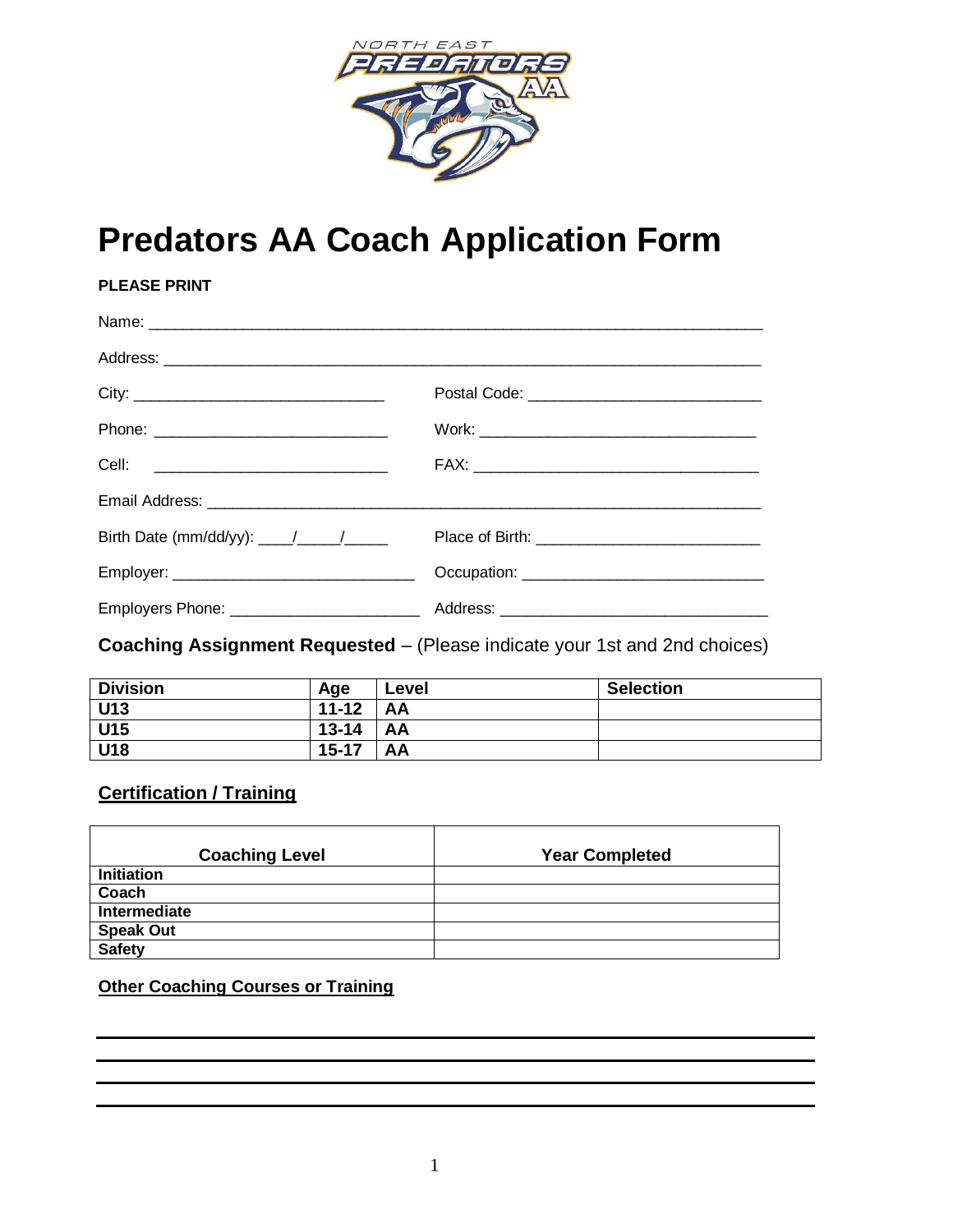#### **Hockey Coaching Experience**

(List in order, starting with the most recent)

| Year | <b>Position</b> | <b>Association</b> | <b>Team Name</b> | <b>Age Group</b> |
|------|-----------------|--------------------|------------------|------------------|
|      |                 |                    |                  |                  |
|      |                 |                    |                  |                  |
|      |                 |                    |                  |                  |
|      |                 |                    |                  |                  |

#### **Other Sports**

| Year | <b>Position</b> | <b>Association</b> | Sport/Team | <b>Age Group</b> |
|------|-----------------|--------------------|------------|------------------|
|      |                 |                    |            |                  |
|      |                 |                    |            |                  |
|      |                 |                    |            |                  |

#### **Playing Experience**

(Start with the most recent)

| Year | <b>Association</b> | <b>Team Name</b> | <b>Age Group</b> |
|------|--------------------|------------------|------------------|
|      |                    |                  |                  |
|      |                    |                  |                  |
|      |                    |                  |                  |

Briefly Describe Your Coaching Philosophy

| Do you have a child registered with River East Hockey Association?                                                                                              |                   |                                                    |
|-----------------------------------------------------------------------------------------------------------------------------------------------------------------|-------------------|----------------------------------------------------|
| If a Coaching Position were not available in the age group of your choice, would you be willing to coach<br>in another division or help out with skill clinics? |                   |                                                    |
| Do you feel your child will make the team for which you are applying: Yes: No: No:                                                                              |                   |                                                    |
| In what portion of the team do you feel your child will rate?                                                                                                   |                   | Upper: Middle: Lower: Upper: Upper: Western Lower: |
| Are you certified for the level for which you are applying?                                                                                                     |                   |                                                    |
| If you are not certified at the required level, are you available to take a weekend course to attain the<br>required level?                                     | $Yes.$ No: $\_\_$ |                                                    |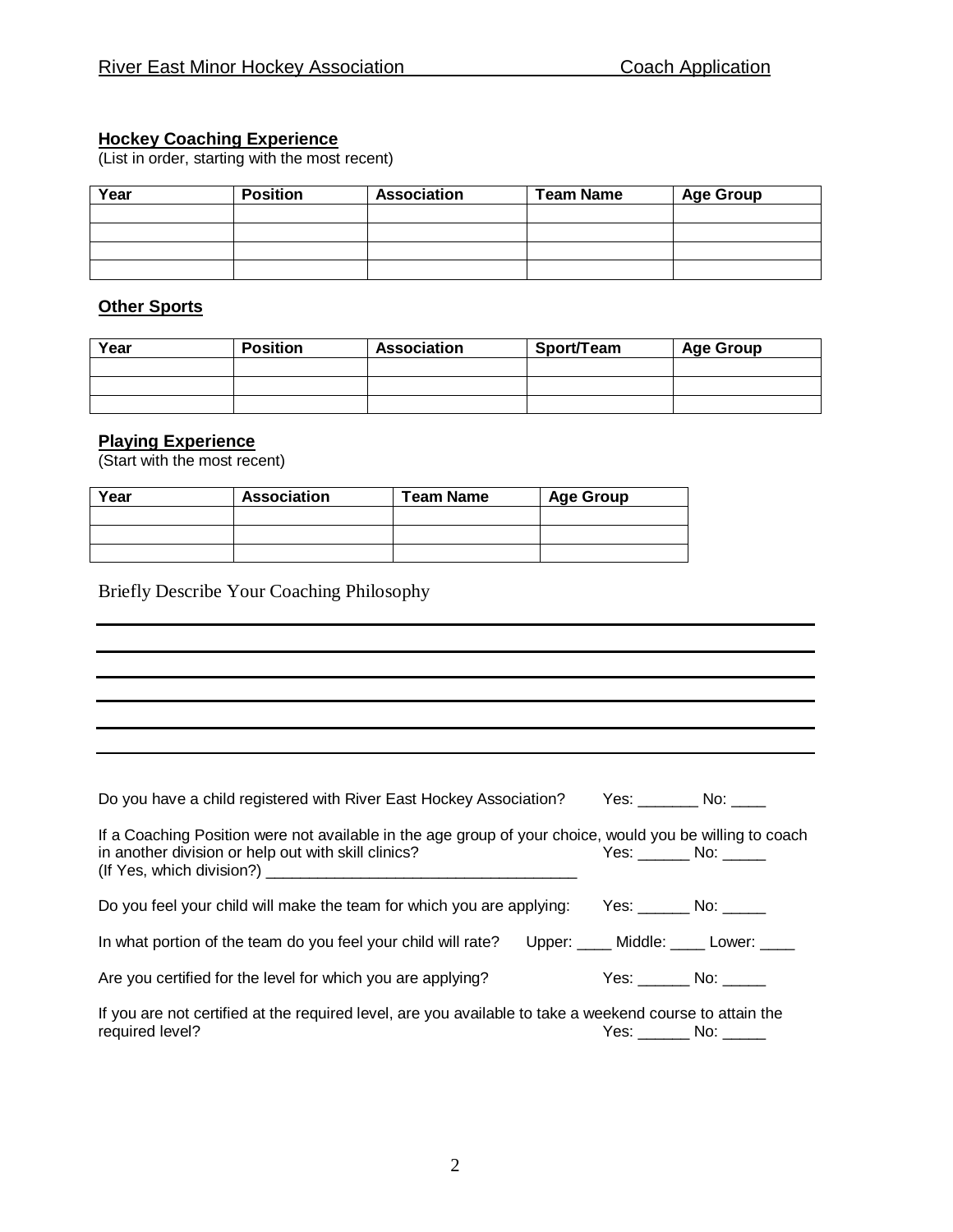Are you presently subject to any pending disciplinary action or suspensions imposed by the Winnipeg Minor Hockey Association or any other hockey governing body ? (If yes, please provide details).

 $\_$  ,  $\_$  ,  $\_$  ,  $\_$  ,  $\_$  ,  $\_$  ,  $\_$  ,  $\_$  ,  $\_$  ,  $\_$  ,  $\_$  ,  $\_$  ,  $\_$  ,  $\_$  ,  $\_$  ,  $\_$  ,  $\_$  ,  $\_$  ,  $\_$  ,  $\_$  ,  $\_$  ,  $\_$  ,  $\_$  ,  $\_$  ,  $\_$  ,  $\_$  ,  $\_$  ,  $\_$  ,  $\_$  ,  $\_$  ,  $\_$  ,  $\_$  ,  $\_$  ,  $\_$  ,  $\_$  ,  $\_$  ,  $\_$  ,  $\mathcal{L}_\mathcal{L} = \{ \mathcal{L}_\mathcal{L} = \{ \mathcal{L}_\mathcal{L} = \{ \mathcal{L}_\mathcal{L} = \{ \mathcal{L}_\mathcal{L} = \{ \mathcal{L}_\mathcal{L} = \{ \mathcal{L}_\mathcal{L} = \{ \mathcal{L}_\mathcal{L} = \{ \mathcal{L}_\mathcal{L} = \{ \mathcal{L}_\mathcal{L} = \{ \mathcal{L}_\mathcal{L} = \{ \mathcal{L}_\mathcal{L} = \{ \mathcal{L}_\mathcal{L} = \{ \mathcal{L}_\mathcal{L} = \{ \mathcal{L}_\mathcal{$ \_\_\_\_\_\_\_\_\_\_\_\_\_\_\_\_\_\_\_\_\_\_\_\_\_\_\_\_\_\_\_\_\_\_\_\_\_\_\_\_\_\_\_\_\_\_\_\_\_\_\_\_\_\_\_\_\_\_\_\_\_\_\_\_\_\_\_\_\_\_\_\_\_\_\_\_\_\_\_\_

Will you be coaching or rostered as a team official with any other team(s) or clubs during the upcoming minor hockey season? (If yes, please provide details).

\_\_\_\_\_\_\_\_\_\_\_\_\_\_\_\_\_\_\_\_\_\_\_\_\_\_\_\_\_\_\_\_\_\_\_\_\_\_\_\_\_\_\_\_\_\_\_\_\_\_\_\_\_\_\_\_\_\_\_\_\_\_\_\_\_\_\_\_\_\_\_\_\_\_\_\_\_\_\_\_ \_\_\_\_\_\_\_\_\_\_\_\_\_\_\_\_\_\_\_\_\_\_\_\_\_\_\_\_\_\_\_\_\_\_\_\_\_\_\_\_\_\_\_\_\_\_\_\_\_\_\_\_\_\_\_\_\_\_\_\_\_\_\_\_\_\_\_\_\_\_\_\_\_\_\_\_\_\_\_\_ \_\_\_\_\_\_\_\_\_\_\_\_\_\_\_\_\_\_\_\_\_\_\_\_\_\_\_\_\_\_\_\_\_\_\_\_\_\_\_\_\_\_\_\_\_\_\_\_\_\_\_\_\_\_\_\_\_\_\_\_\_\_\_\_\_\_\_\_\_\_\_\_\_\_\_\_\_\_\_\_

#### **Coaching References**

| <b>Name</b> | <b>Phone</b> | <b>Address</b> | <b>Association or</b><br><b>Position</b> |
|-------------|--------------|----------------|------------------------------------------|
|             |              |                |                                          |
|             |              |                |                                          |
|             |              |                |                                          |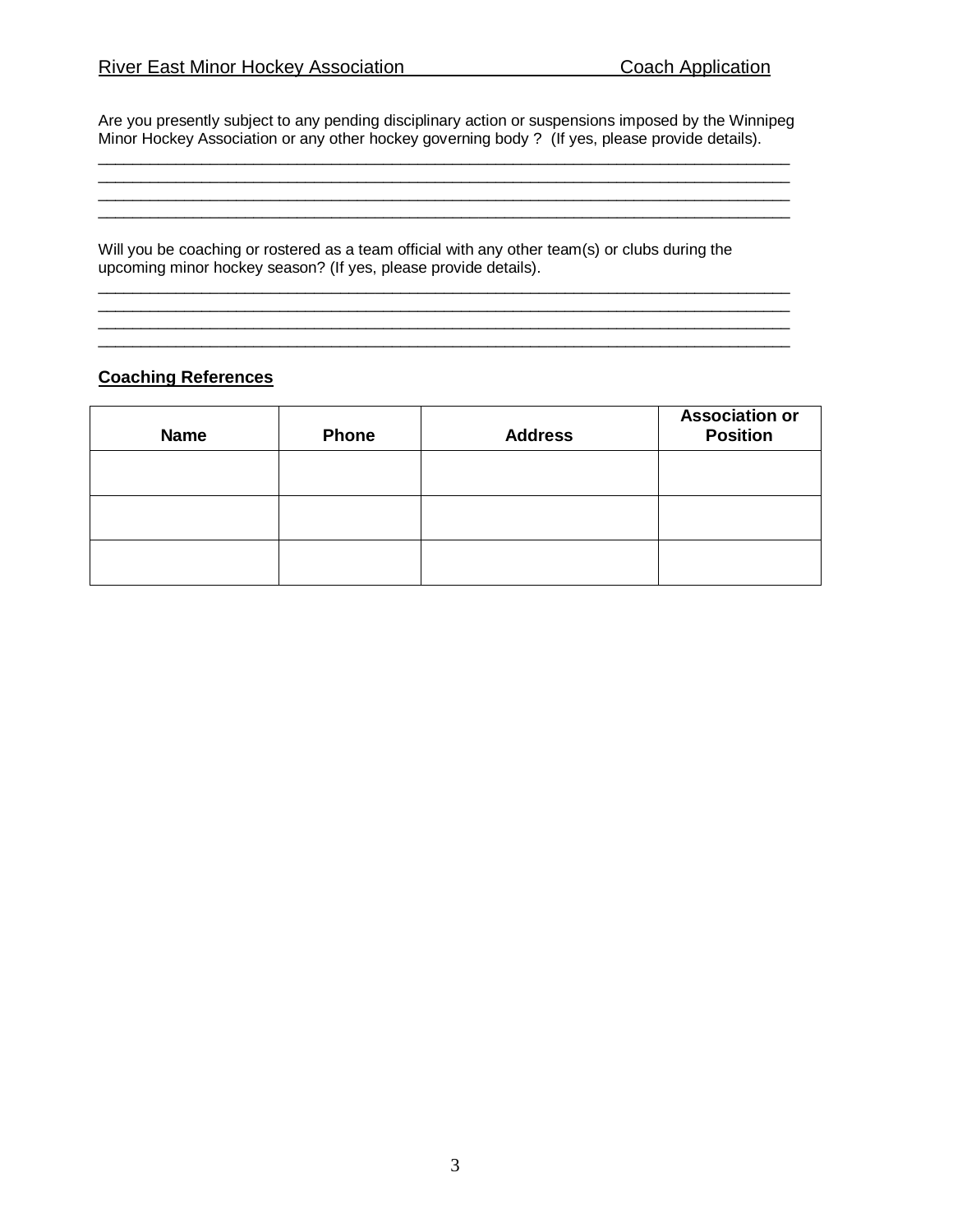

## **HOCKEY MANITOBA PRIVACY STATEMENT**

I, the undersigned certify the above information to be true and in consideration of the granting of this certificate to me with the privileges incident thereto, and by signing this certificate I have become subject to the rules, regulations and decisions of Hockey Canada, it's Board of Directors, its Branches and/or divisions which may be restrictive in some areas such as movement from team to team, conduct etc. and I agree to abide by such rules, regulations and decisions of Hockey Canada, its Board of Directors, its Branches and/or divisions.

The information above is collected for all registered participants and is required by Hockey Manitoba (it's employees, team officials, volunteers, leagues and associations) to facilitate its hockey programs and to administer the rules that govern sanctioned events. Hockey Manitoba treats this information with the utmost respect and in accordance with the Hockey Manitoba Privacy Policy at all times. For further information on Hockey Manitoba's Privacy Policy, please visit our website at **[www.hockeymanitoba.mb.ca.](http://www.hockeymanitoba.mb.ca/)**

Hockey Manitoba uses your personal information as indicated above and outlined in our privacy policy, however we may from time to time distribute information regarding additional services and promotions that may benefit you on behalf of third parties or partners of Hockey Manitoba. This type of usage of your personal information by Hockey Manitoba is entirely at your discretion.

#### **Please indicate your preference by checking the box here. Yes**  $\Box$  **or No**  $\Box$

Signature: \_\_\_\_\_\_\_\_\_\_\_\_\_\_\_\_\_\_\_\_\_\_\_\_\_\_\_\_\_\_ Date: \_\_\_\_\_\_\_\_\_\_\_\_\_\_\_\_\_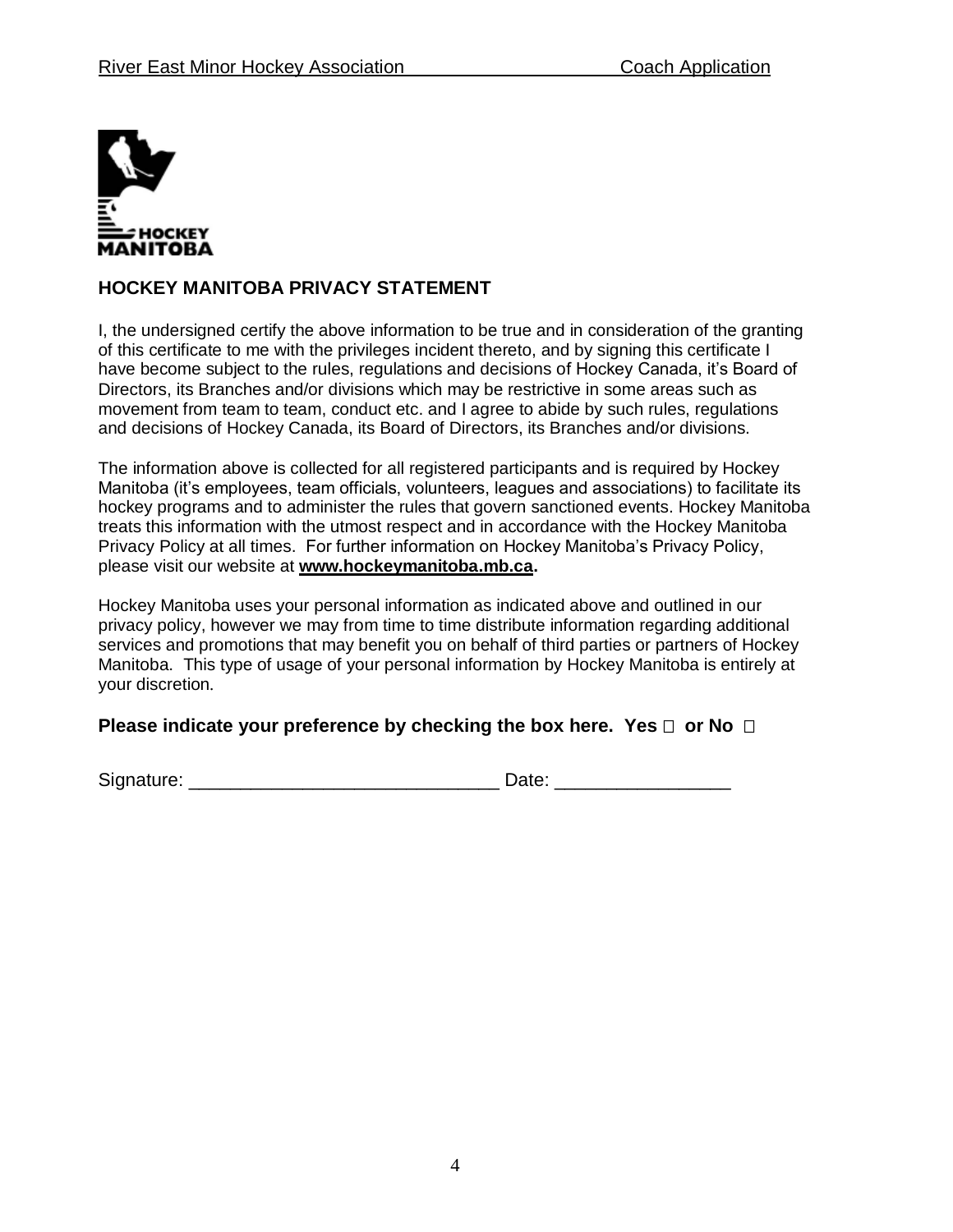# **Team Official's Contract**

It is the intention of this Contract to promote fair play and respect for all participants within the Association. All coaches must sign this Contract before being allowed to participate in hockey and must continue to observe the principles of Fair Play.

# **Fair Play Code**

I will be reasonable when scheduling games and practices remembering that young athletes have other interests and obligations.

I will teach my players to play fair and to respect the Rules, Officials, Opponents and Teammates.

I will ensure all players receive equal instruction, discipline, support and appropriate fair playtime.

I will not ridicule or yell at my players for making mistakes or for performing poorly. I will remember that children play to have fun and must be encouraged to have confidence in themselves.

I will make sure that equipment and facilities are safe and match the players' ages and ability.

I will remember players need a coach they can respect. I will be generous with praise and set a good example.

I agree to abide by the principles of the fair play code as set by the Canadian Hockey Association and supported by River East Minor Hockey Association

I hereby acknowledge the authority of the Winnipeg Minor and River East Hockey Minor Hockey Association and agree to carry out and abide by their constitution, bylaws, rules and regulations.

I hereby acknowledge that I have read and understand the coach's role as outlined in the Coaches Code of Conduct" attached to the forming part of this Coaching Application form.

I hereby agree to familiarize myself with the National Coaching Certification Program (NCCP) requirements for coaching minor hockey and ensure that I maintain the required level of certification.

By way of this application, I give permission to River East Minor Hockey Association to pursue a criminal record search on myself.

| Signature: |  |
|------------|--|
|------------|--|